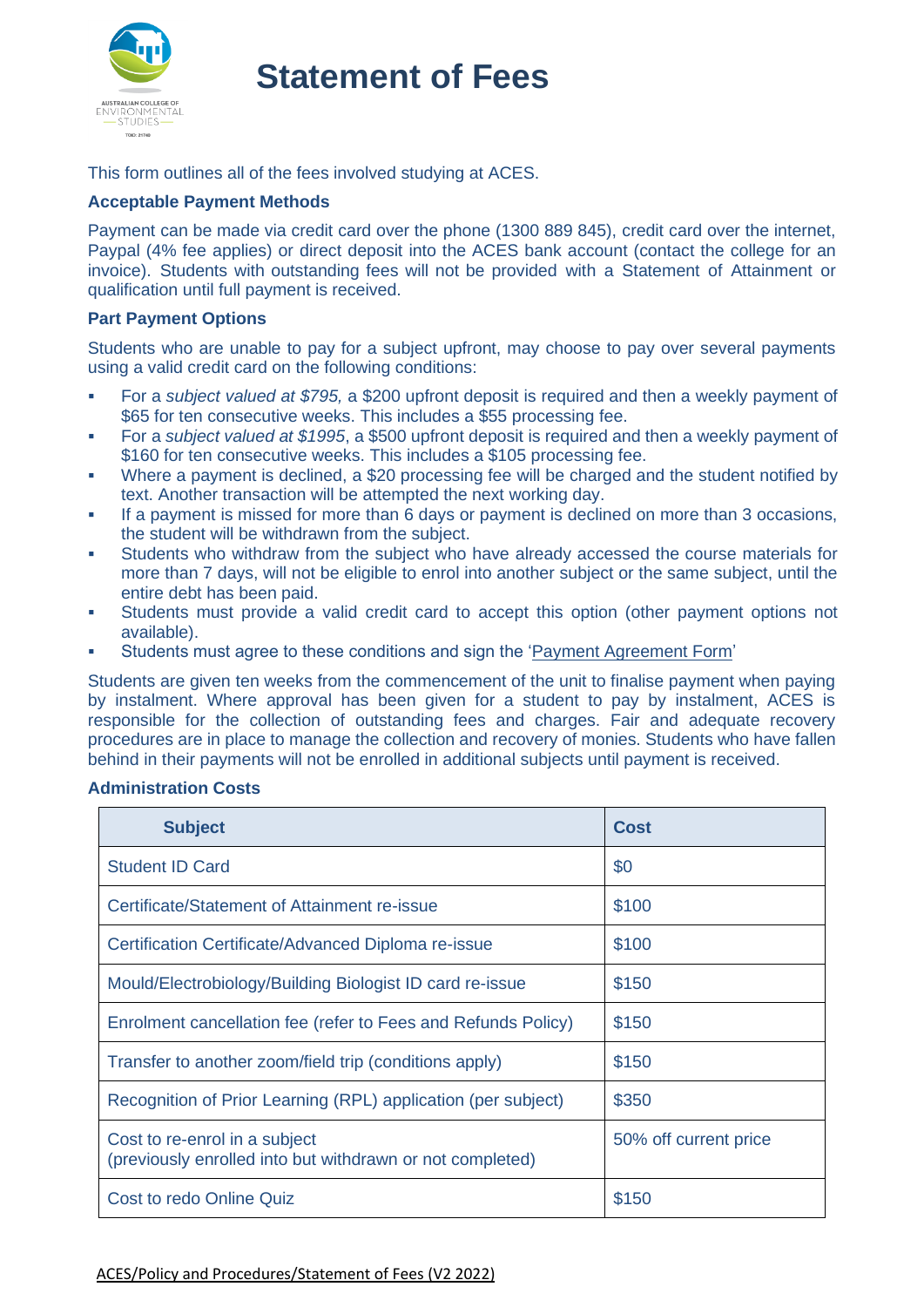

**Statement of Fees**

## **Certificate IV in Feng Shui (10189NAT)**

#### Total cost is \$4,770.

The college does not accept full payment for the entire course in one transaction, instead students only pay for the subjects they enrol into. All courses are GST free. Student tuition fees are subject to change; refer to ACES website [\(www.aces.edu.au\)](http://www.aces.edu.au/) for current pricing. A pair of dowsing rods (valued at \$20) will be provided as part of the Geomancy subject and a space clearing tool kit (valued at \$60) will be provided as part of the Create a Sacred Space subject. Austudy is available to eligible students. Contact [Centrelink.](https://www.servicesaustralia.gov.au/austudy)

| <b>Subject</b>                | Cost<br>(GST free) | <b>Subject</b>                          | Cost<br>(GST free) |
|-------------------------------|--------------------|-----------------------------------------|--------------------|
| <b>Feng Shui Foundations</b>  | \$795              | <b>Advanced Feng Shui</b>               | \$795              |
| <b>Create a Sacred Space</b>  | \$795              | <b>Chinese Astrology (elective)</b>     | \$795              |
| Geomancy                      | \$795              | <b>Business Smarts (elective)</b>       | \$795              |
| <b>Healthy Home</b>           | \$795              | <b>Decluttering</b>                     | \$795              |
| Compass                       | \$50               | Feng shui template                      | \$75               |
| <b>Thousand Year Calendar</b> | \$70               | <b>Healthy Home Healthy Family book</b> | \$40               |

## **Advanced Diploma of Building Biology (10913NAT)**

Total cost is approx. \$12,345 (depending on elective subject chosen).

The college does not accept full payment for the entire course in one transaction, instead students only pay for the subjects they enrol into. All courses are GST free. Student tuition fees are subject to change; refer to the ACES website [\(www.aces.edu.au\)](http://www.aces.edu.au/) for current pricing. Students enrolled in the Mould Testing, Electrobiology and/or Air Sampling subjects will be required to pay in two instalments as we are unable to accept payments beyond \$1500. A pair of dowsing rods (valued at \$20) will be provided as part of the Geomancy subject

|                                        | <b>Subject</b>                         | <b>Cost (GST free)</b> |
|----------------------------------------|----------------------------------------|------------------------|
| <b>Core</b><br><b>Subjects</b><br>(10) | <b>Air Pollution</b>                   | \$795                  |
|                                        | <b>Building Materials</b>              | \$795                  |
|                                        | <b>Building a Healthy Home</b>         | \$795                  |
|                                        | <b>Children's Environmental Health</b> | \$795                  |
|                                        | <b>Electricity Fundamentals</b>        | \$795                  |
|                                        | Electrobiology                         | \$1,995                |
|                                        | <b>Mould Testing</b>                   | \$1,995                |